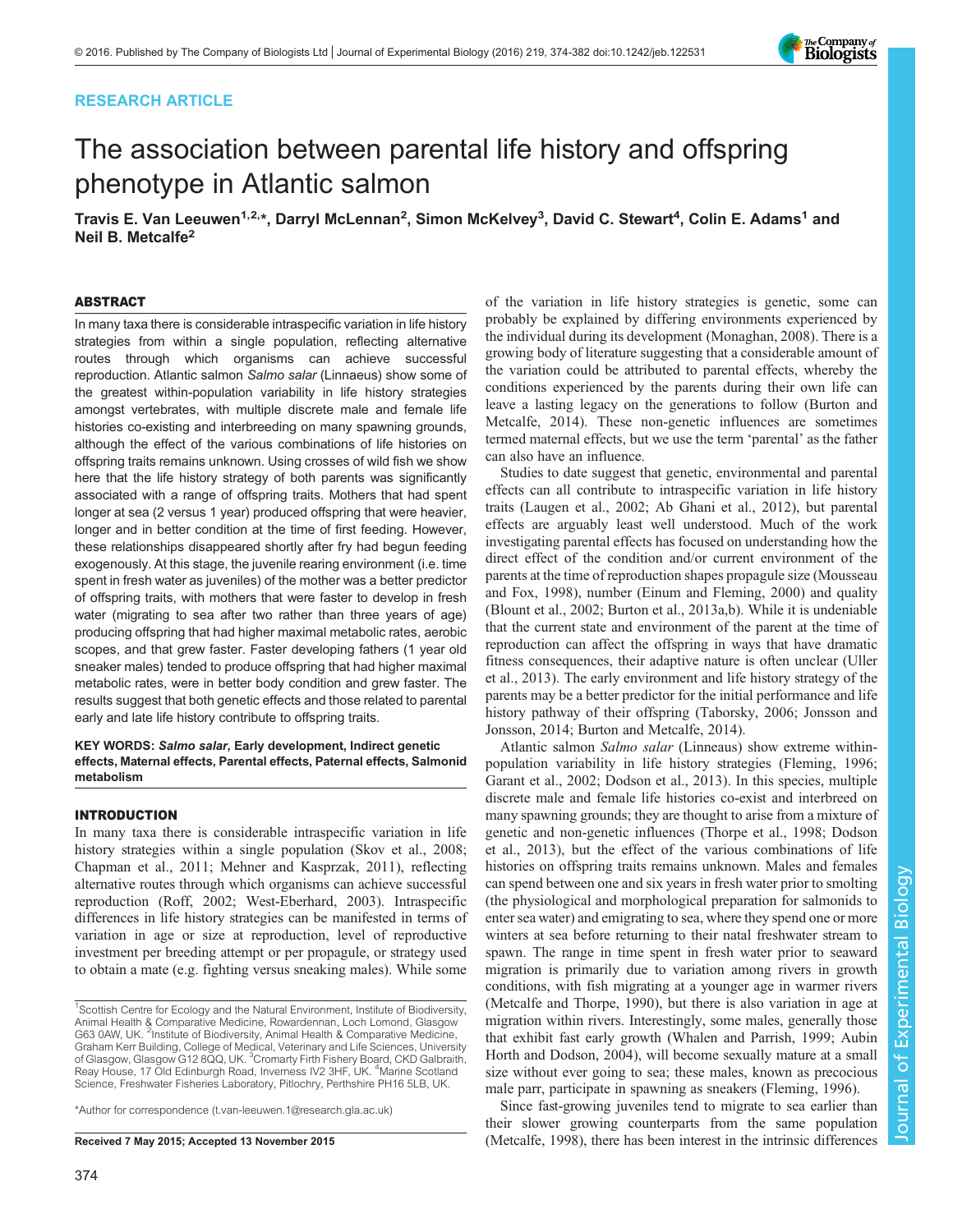between fish that affect potential growth rate and hence generate life history variation. One trait that has received a considerable amount of attention is metabolic rate ([Forseth et al., 1999](#page-7-0)), partly because it is often correlated with dominance or growth ([Metcalfe et al., 1995](#page-7-0); [Álvarez and Nicieza, 2005](#page-7-0)) and partly because it constitutes the fundamental energy budget of organisms. Standard metabolic rate (SMR, usually measured in terms of oxygen consumption) is the minimal maintenance metabolic rate of an ectotherm in a postabsorptive and inactive state (so is the equivalent of the basal metabolic rate of an endotherm), and is an integrated measure of the energy expenditure involved in tissue maintenance and organism homeostasis. After controlling for temperature, body size and other sources of variation, SMR often differs by a factor of 2 or 3 between individuals of the same age, sex and species held in similar conditions ([Burton et al., 2011\)](#page-7-0). Aerobic scope (AS) is the difference between an animal's SMR and its maximum possible aerobic metabolic rate (MMR) under the same environmental conditions, so that AS represents the capacity of the animal to increase its rate of aerobic metabolism ([Fry, 1957](#page-7-0), [1971\)](#page-7-0). Individual differences in SMR within salmon and trout populations have been linked to variation in individual growth and life history strategies (e.g. timing of smolt migration; [Metcalfe et al., 1995](#page-7-0); [Forseth et al., 1999](#page-7-0); [Finstad et al](#page-7-0)., 2007). In contrast, the role of AS remains relatively understudied compared with SMR, although it has been found to be correlated with swim performance, distance of migration [\(Eliason](#page-7-0) [et al., 2011\)](#page-7-0) and survival of individuals in challenging environments [\(Clark et al., 2011](#page-7-0); [Killen et al., 2012](#page-7-0)).

The associations between parental rearing environment and offspring traits remain largely unknown, regardless of whether these are driven by genetic, environmental or parental effects. Here we use the diversity of life history strategies in Atlantic salmon and the scope they offer for controlled *in vitro* fertilizations to test (1) whether there is any association between maternal or paternal life history pathway and offspring performance (a stronger maternal influence indicating a parental effect), (2) whether the strength of any such effects weakens over time during offspring development (which would again suggest that they are parental effects), and (3) whether parents that exhibited fast juvenile growth produce offspring that themselves have higher growth and metabolic rates.

# MATERIALS AND METHODS

# Broodstock collection and crosses

In November 2012 mature sea-run Atlantic salmon undertaking their spawning migration were captured at the Loch na Croic fish trap on the River Blackwater, northern Scotland (57°60′N, 4°63′W). Males and females were held separately at the trap site until ripe in circular tanks (4 m diameter, 1.5 m deep) supplied directly with water from the River Blackwater. Precocious male parr were captured by electrofishing on the River Blackwater each day that they were required for spawning trials (see below). The life history of each fish was determined using scalimetry (whereby the pattern of circuli of a fishes scale is examined and the various stages of ontogenetic growth revealed). Results of the scalimetry analysis revealed that all females were maiden spawners and had spent either two or three years in fresh water and one (1SW) or two years (2SW) in salt water. Males had spent one, two or three years in fresh water and zero, one (1SW) or two years (2SW) in salt water prior to spawning; the males that had spent zero years in salt water were precocious male parr that would adopt a sneaking spawning strategy ([Fleming, 1996\)](#page-7-0). Average lengths were 578.6± 20.9 and 728.9±46.2 mm for 1SW and 2SW females, and 117.5±11.3, 578.1±47.04 and 792.9±45.6 mm (means ±s.d.) for precocious parr, 1SW and 2SW males, respectively.

In order to evaluate the associations between maternal or paternal rearing environment and offspring traits we used a factorial mating design (a diagram of the mating design and sample sizes of parents in relation to the amount of time spent in fresh water and salt water are provided in [Fig. S1](http://jeb.biologists.org/lookup/suppl/doi:10.1242/jeb.122531/-/DC1) and [Table S1\)](http://jeb.biologists.org/lookup/suppl/doi:10.1242/jeb.122531/-/DC1). Eggs or sperm were extruded by abdominal massage from anaesthetized ripe fish. Eggs from each female were collected, drained of ovarian fluid and weighed to the nearest 0.1 g on the day of stripping to determine clutch mass. Nine to 10 unfertilized eggs per female were then collected, frozen and later defrosted and reweighed so that the average mass of an egg from each female could be determined. A 1SW and a 2SW female (assigned to sea ages on the basis of size, later confirmed by scalimetry) were paired, and their clutches each split into three, and fertilized with sperm from a single haphazardly chosen male of each life history type (precocious parr, 1SW and 2SW). Each mating block of five fish (two female types×three male types) was then replicated nine times using different individuals (giving 54 families, derived from a total of 45 parents, nine of each parental type). All parental fish were blotted dry and measured (fork length $\pm 0.5$  cm; body mass $\pm 0.1$  g) after collection of their gametes. All fish spawned from 28 to 30 November 2012.

#### Egg rearing, hatching and experimental procedures

Fertilized eggs were transferred from the capture site to the nearby Scottish and Southern Energy hatchery at Contin, Scotland, where they were reared as separate family groups, under ambient water temperatures (3.82±0.69°C) until the eyed stage. Dead eggs were recorded and carefully removed daily; four families had high infertility or embryo mortality during early incubation, leaving 50 families.

On 5 March 2013, 50–100 eyed eggs from each family were transferred to the aquarium facilities at the campus of the University of Glasgow, Scotland, where they were maintained as separate family groups in sections (one per family) of an experimental stream tank, which was transversely divided using 1 mm nylon mesh. Incubation temperature during this period was slowly raised from 5 to 13°C over the course of 30 days to increase developmental rate. Eggs hatched relatively uniformly across families from 25 March to 3 April 2013. On 22 April 2013, by which time they had reached the first feeding stage (the point in time when the yolk sac of the alevins is fully exhausted and individuals begin to swim up from the substrate in search of food), 10 fry per family were anaesthetized, blotted dry and measured (fork length±0.1 mm; body mass  $\pm 0.0001$  g). At this stage fish continued to be held in the same experimental stream tank described above on a recirculation system, but whereas previously they had been held in darkness they were now kept under a simulated ambient photoperiod. Fish were fed ad libitum, several times daily, on a standard commercial salmon pellet (Biomar, Aarhus, Denmark) recommended for the particular life stage of fish.

On 30 July 2013, 10–15 fry from each of the remaining 50 families were anaesthetized, measured (fork length±0.1 mm; body mass±0.0001 g), tagged with a visible implant elastomer (Northwest Marine Technology, Inc.) and transported to the Scottish Centre for Ecology and the Natural Environment, Scotland. One individual from each family was stocked into one of ten, 15-litre ( $50 \times 30 \times 15$  cm) clear plastic aquaria. The aquaria were placed inside a constant temperature room on a partial recirculation system at a temperature of  $13.6 \pm 1^{\circ}$ C (mean $\pm$ s.d.), with a simulated ambient photoperiod. Fish were fed approximately 3% body mass day−<sup>1</sup> on a standard commercial salmon pellet (Biomar) for the remainder of the experiment. Fish were given a 2 week period to acclimate to the new rearing environment before being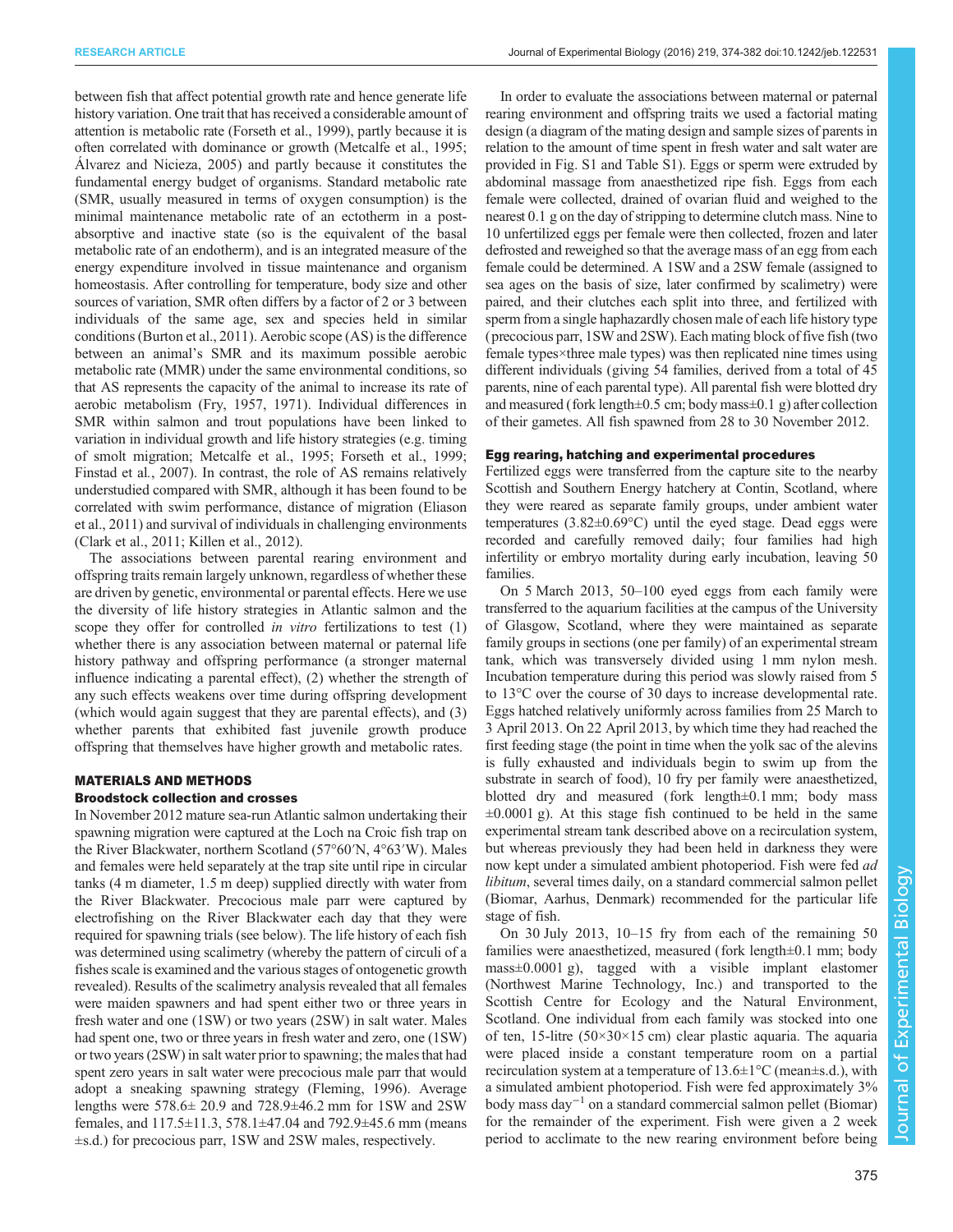anaesthetized and re-measured on 12 August 2013. They were then anaesthetized and remeasured on 13 September 2013, so that their growth rate over the preceding 32 day period could be calculated. All fish were then subjected to metabolic measurements.

## Measuring standard metabolic rate

Aquaria were vacuum siphoned to remove food and debris the day before fish were placed in respirometry chambers. This ensured that fish were unfed for at least 28 h prior to oxygen uptake measurements, and had sufficient time to evacuate their guts; 28 h post-feeding has been shown to be adequate for the specific dynamic action (SDA) response to subside in salmonids [\(Cutts](#page-7-0) [et al., 2002\)](#page-7-0). SDA is an elevation in metabolic rate from the increased energy demands associated with digestion, immediately following a meal ([Rosenfeld et al., 2015\)](#page-7-0), and is generally not considered part of SMR.

Oxygen uptake was measured continuously over a 9–11 h period, from approximately 14:00 h onwards, using flow-through respirometry ([Van Leeuwen et al., 2011](#page-8-0), [2012](#page-8-0)). Individual fish were placed into one of 24 separate glass respirometry chambers (either 8.0 cm length and 3.4 cm diameter, or 15 cm length and 3.4 cm diameter, depending on fish size). Chambers were submersed in a water bath housed inside a second constant temperature room kept at the same temperature  $(13.6\pm0.5\degree\text{C})$ across all measurements) as the tanks in which growth was measured. An air-stone in the header tank of the respirometer apparatus kept the inflow water fully saturated with oxygen. Chambers were wrapped in dark plastic to prevent visual contact between individual fish during measurements, and all measurements were conducted in the dark to further minimize fish activity [\(Cutts et al., 2002](#page-7-0)). Glass respirometers and tygon tubing were used to minimize potential issues with use of plastics and oxygen-permeable materials [\(Stevens, 1992](#page-8-0)). Flow to each respirometer was adjusted using a nylon bodied micro valve (The West Group, Hampshire, UK) to ensure that the oxygen tension dropped by 10–20% between the inlet and outlet of the respirometer chamber. Flow was measured by collecting the outlet water for a period of 30 s and weighing to the nearest 0.0001 g.

Oxygen concentration of the outflow water was measured using one of three oxygen meters (FireSting  $O_2$  oxygen meter; Pyro Science, Aachen, Germany) each fitted with four oxygen probes (calibrated daily), which were placed in small collection tubes connected to the outlet side of each respirometer chamber. Oxygen probes were rotated from the first 12 respirometers to the remaining 12 respirometers after approximately 9–11 h of continuous measurement, allowing for 24 fish to be measured daily.

The rate of oxygen consumption was determined using the following equation [\(Ege and Krogh, 1914\)](#page-7-0):

$$
\dot{M}_{\text{O}_2} = \dot{V}_{\text{w}}(\Delta C_{\text{w,O}_2}),\tag{1}
$$

where  $\dot{V}_{\text{w}}$  is the flow rate of water through the respirometer and  $\Delta C_{\text{w}}$ ,  $_{\text{O}_2}$  is the difference in oxygen tension between water entering and leaving the respirometer. Oxygen concentration was calculated by correcting  $P_{\text{O}_2}$  (partial pressure of oxygen) for barometric pressure and multiplying by  $\alpha_{O_2}$  (µmol l<sup>-1</sup> Torr<sup>-1</sup>), the solubility coefficient at the observed temperature ([Van Leeuwen et al., 2011](#page-8-0)). Rates of background oxygen consumption were then subtracted from the observed values by measuring the oxygen concentration of the outflow water in the absence of fish at the beginning and end of each measurement trial and assuming a linear decrease in oxygen concentration over the measurement period. Measurements of oxygen uptake were plotted graphically, allowing for periods of complete rest to be readily discriminated from spontaneous activity, which appeared as distinct spikes. Standard metabolic rate was estimated using the lowest 10 min running average of oxygen consumption observed during the respirometry trial.

#### Measuring maximal metabolic

After SMR had been measured, individual fish were sequentially subjected to an exhaustive chase protocol in order to determine their MMR [\(Reidy et al., 1995](#page-7-0); [Killen et al., 2010; Norin, 2014](#page-7-0)). A single fish was introduced into a round circular arena and hand-chased for 3 min to exhaustion. The fish was then immediately placed into one of two glass respirometry chambers as described above. Chambers were submersed in a water bath housed inside the same constant temperature room as the apparatus used for measuring SMR. An airstone in the water bath of the respirometer apparatus kept the water fully saturated with oxygen. Oxygen uptake was measured using intermittent flow-through respirometry ([Steffensen, 1989](#page-8-0)). Once a fish was placed in the respirometer chamber, the flush pump (300 universal pump; Eheim, Deizisau, Germany), which delivered oxygenated water through the respirometer, was immediately turned 'off' and this allowed for the rate of oxygen depletion (due to fish respiration) to be measured. During this'off' phase a peristaltic pump (Masterflex L/S; Cole-Parmer, London, UK) was used to ensure adequate mixing within each of the two respirometers. Water oxygen concentration was measured every second until oxygen saturation levels reached approximately 85%. At this point the flush pump was switched 'on' until oxygen saturation levels had restored and the cycle was repeated for a second time. Oxygen concentration within the respirometer was measured using the same oxygen meter (FireSting  $O<sub>2</sub>$  oxygen meter) fitted with the same oxygen probes as above. The rate of oxygen consumption was determined using the following equation [\(Ege and Krogh, 1914\)](#page-7-0):

$$
\dot{M}_{\text{O}_2} = V_{\text{w}}(\Delta C_{\text{w,O}_2})/\Delta t,\tag{2}
$$

where  $V_w$  is the volume of water in the respirometer and associated tubing minus the volume of the fish, and  $\Delta C_{\text{w.O}}$  is the change in oxygen tension of the water over time period  $\Delta t$  [\(Steffensen, 1989\)](#page-8-0). Oxygen concentration was calculated by correcting  $P_{\text{O}_2}$  (partial pressure of oxygen) for barometric pressure and multiplying by  $\alpha_{\text{O}_2}$  (µmol  $1^{-1}$  Torr<sup>-1</sup>), as before. Maximal metabolic rate was determined as the higher oxygen consumption rate of the two measurements. In most cases this value corresponded to the first measurement immediately following the exhaustive chase protocol. Following respirometry measures all fish were anaesthetized, and weighed to the nearest 0.0001 g.

## Calculations and statistical analyses

Mass of females was calculated as somatic mass by subtracting egg mass from female mass to control for potential differences in reproductive investment. Offspring condition was calculated as relative condition factor,  $K_{\text{rel}}$ , according to [Froese \(2006\)](#page-7-0) using the following equation:

$$
K_{\rm rel} = W/aL^b,\tag{3}
$$

where  $W$  is the mass of the individual offspring in grams,  $L$  is the fork length in centimetres and  $a$  and  $b$  are the exponential form of the intercept and slope derived from the regression of mass versus length plotted on double logarithmic axes for all the offspring combined. Specific growth rates of fish ( per cent per day) were calculated as 100[loge(final mass)−loge(initial mass)]/duration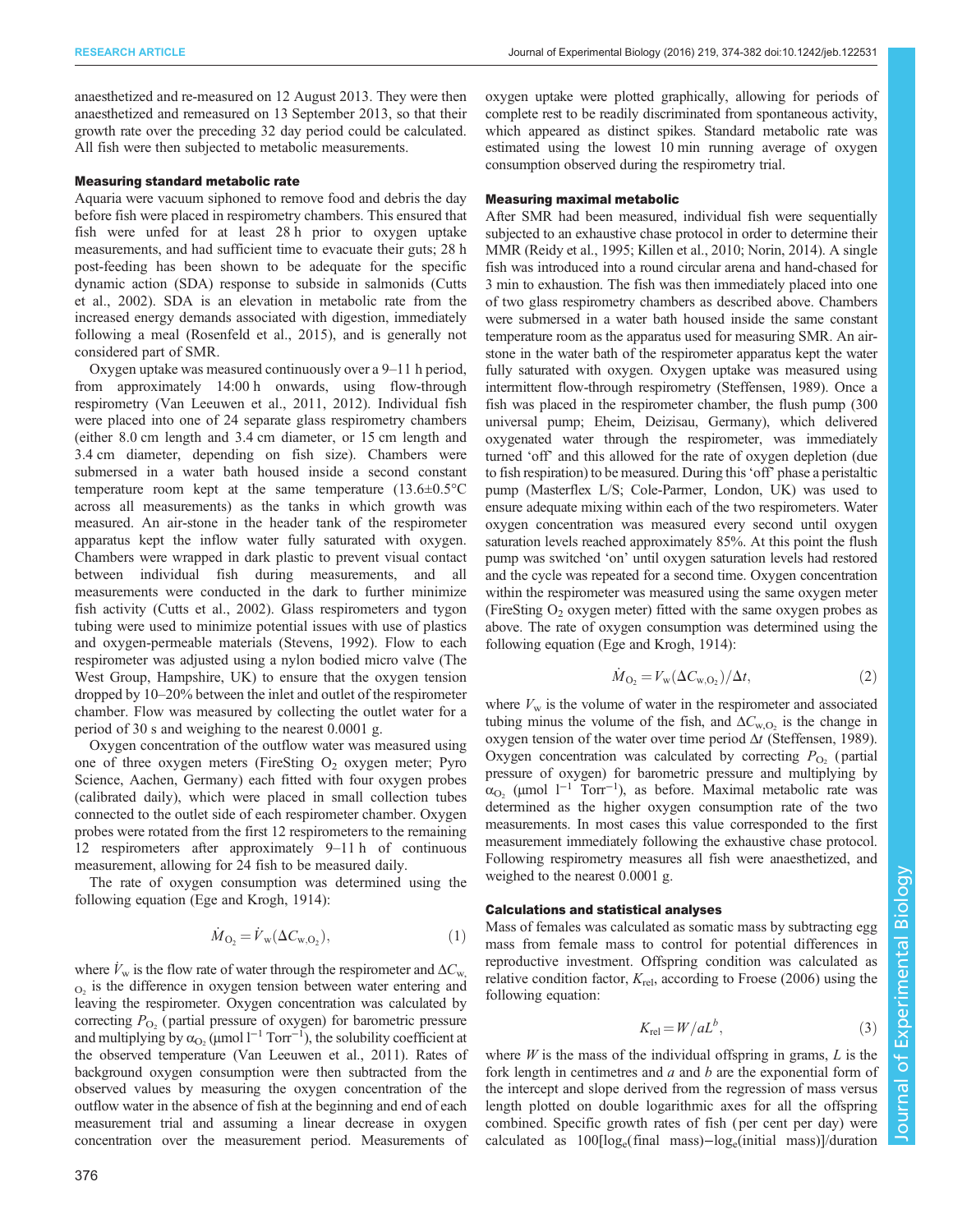<span id="page-3-0"></span>[\(Ricker, 1975](#page-7-0)). Aerobic scope was determined by subtracting MMR from SMR. Summaries of the mass specific metabolic rates  $(\mu \text{mol g}^{-1} \text{h}^{-1})$  are given in [Table S2](http://jeb.biologists.org/lookup/suppl/doi:10.1242/jeb.122531/-/DC1).

We used a linear model to test for the effects of maternal and paternal time spent in fresh water and salt water on parental traits (somatic mass, length, clutch mass and egg mass). We used linear mixed effects models (LME) to test for the effects of egg mass (i.e. mean for that family), maternal and paternal time spent in fresh water and salt water on offspring traits [length, mass, condition, growth, log(SMR), log(MMR) and log(AS)]. All LME models initially included all two way interactions between maternal and paternal traits, with maternal and paternal identities included as random factors to control for the non-independence of siblings [offspring trait=egg mass+maternal years in sea water+maternal years in fresh water+paternal years in fresh water+paternal years in sea water+(maternal years in fresh water×paternal years in fresh water)+(maternal years in sea water×paternal years in sea water) +(maternal years in sea water×paternal years in fresh water) +( paternal years in sea water×maternal years in fresh water) +random=maternal id+paternal id]. Egg mass was included because of the confounding effect of egg size on fry traits, and given the effect of size on metabolism we also used log(offspring mass) as an additional variable in the models that included either log(SMR), log (MMR) or log(AS). Variance inflation factors (VIF) for all explanatory variables were calculated prior to analysis; all VIFs were less than 3, indicating that collinearity among explanatory variables was unlikely to have affected our analyses ([Zuur et al.,](#page-8-0) [2009](#page-8-0)). Furthermore, visual inspection of residual plots did not reveal any obvious deviations from homoscedasticity or normality. Likelihood ratio tests comparing models with and without a given term were used to sequentially compare model fit; models were progressively simplified provided that any increase in the loglikelihood ratio statistic was non-significant  $(P>0.05)$ . For those instances where a single term could not be isolated from the model, due to a significant interaction present, we compared the single factor best-fit model with and without the single term in question. All analyses were conducted using R version 3.0.1 statistical software and the lme4 function [\(Bates et al., 2011\)](#page-7-0). All procedures were carried out under the approval of the UK Home Office under project no. 60/4292.

# RESULTS

## Broodstock

As expected, adult males and females that spent longer at sea (2 years rather than 1 year) were heavier  $(F_{2,21}=119.92, P<0.001;$  $F_{1,13}=292.42$ ,  $P<0.001$ ) and longer  $(F_{2,21}=390.16, P<0.001)$ ;  $F_{1,13}=87.83$ , P<0.001) at the time of spawning (full details of adult biometrics and of the final statistical models are given in [Table S3](http://jeb.biologists.org/lookup/suppl/doi:10.1242/jeb.122531/-/DC1)). However, there was also a significant effect of time spent in fresh water on female length at the time of spawning, with females that spent longer in fresh water (3 years rather than 2 years) being longer  $(F_{1,13}=6.70, P=0.02)$ ; there was no such effect for male length ( $F_{2,13}=0.72$ ,  $P=0.50$ ) or female somatic mass ( $F_{2,21}=0.75$ ,  $P=0.49; F_{1,13}=3.81, P=0.07$ . There was also a significant effect of the amount of time females spent at sea on their egg size and clutch mass: females that spent 2 years at sea produced larger eggs  $(F_{1,13}=11.95, P<0.004)$  and heavier clutches  $(F_{1,13}=31.71,$ P<0.001) compared with those that only spent 1 year at sea (see [Fig. S2](http://jeb.biologists.org/lookup/suppl/doi:10.1242/jeb.122531/-/DC1) for details). Lastly, females that spent longer in fresh water (3 years rather than 2 years) produced heavier clutches  $(F_{1,13}=4.85,$  $P=0.05$ ) but there was no difference in the size of their eggs  $(F_{1,13}=1.33, P=0.27).$ 

#### First feeding offspring

There was no effect of the amount of time that parents had spent in fresh water as juveniles on offspring length, mass or condition at the



Fig. 1. The relationship between the time Atlantic salmon mothers had spent at sea and three fundamental early fitness attributes. Offspring length, offspring mass and offspring condition for first feeding fry (A,B,C) and 4 month old fry (D,E,F). Note the loss of statistical significance by four months of age. Error bars represent 95% confidence intervals. See text for statistical analysis.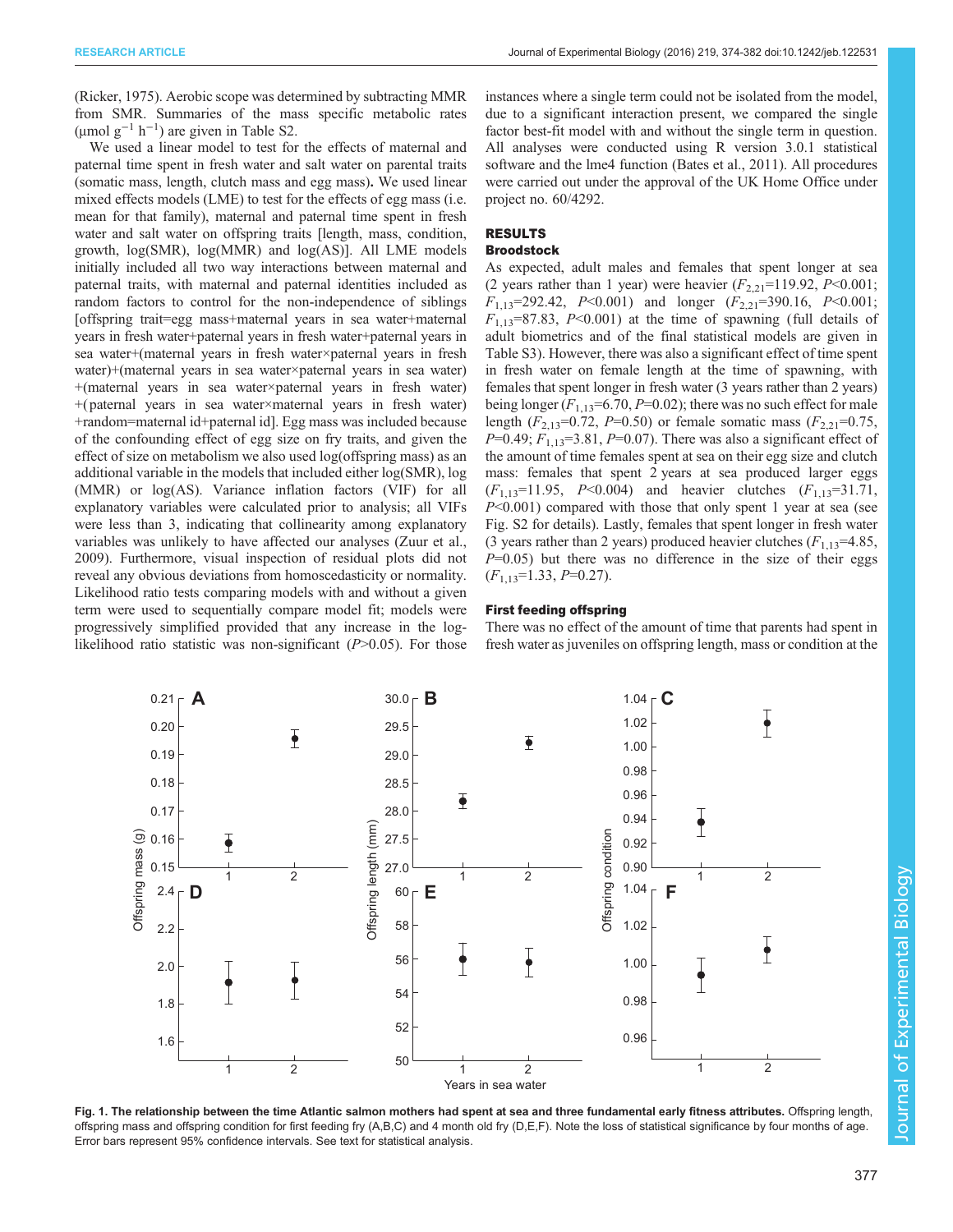<span id="page-4-0"></span>

Fig. 2. The relationship between the time fathers had spent at sea and the body condition of their offspring at first feeding. Error bars represent 95% confidence intervals. See text for statistical analysis.

time of first feeding. Mothers that spent longer at sea prior to spawning produced longer offspring at first feeding ([Fig. 1](#page-3-0)B), but this effect was due to them producing larger eggs ( positive relationship between egg size and offspring length:  $\chi^2 = 15.04$ , d.f.=1,  $P<0.001$ ; no effect of time at sea once effect of egg size was taken into account). Interestingly, while egg size influenced offspring mass at first feeding  $(\chi^2=14.36, d.f.=1, P<0.001)$ , even after accounting for egg size in our analysis we found a positive relationship between the amount of time mothers had spent at sea prior to spawning and offspring mass ( $\chi^2$ =4.48, d.f.=1, P<0.034; [Fig. 1](#page-3-0)A) and condition  $(\chi^2 = 7.90, d.f = 1, P = 0.005;$  [Fig. 1C](#page-3-0)). There was also a significant association between the amount of time fathers had spent at sea and the condition of their offspring  $(\chi^2 = 7.95, d.f.=2, P=0.02)$ , with those fathered by precocious parr having a higher condition factor (Fig. 2). Lastly we also found a significant interaction between the time mothers had spent at sea and the time fathers had spent in fresh water on offspring length  $(\chi^2=9.84, d.f.=2, P=0.007)$  and condition  $(\chi^2=8.17, d.f.=2,$  $P=0.017$ ), with offspring of mothers that had spent 2 years at sea and precocious parr fathers, which had spent only 1 year in fresh water, having the greatest length and condition.

## Post-feeding offspring

The significant effects of egg size and the amount of time mothers had spent at sea on offspring mass, length and condition had disappeared by the time that the fry were 4 months old ([Fig. 1D](#page-3-0)–F). Instead, it was the maternal duration in fresh water that was significant, being negatively related to offspring condition  $(\chi^2 = 5.86, d.f. = 1, P = 0.02; Fig. 3A)$ , growth rate  $(\chi^2 = 4.28, d.f. = 1,$  $P=0.04$ ; Fig. 3B), MMR ( $\chi^2=5.66$ , d.f.=1,  $P=0.02$ ; Fig. 3C) and AS  $(\chi^2=4.27, d.f.=1, P=0.04; Fig. 3D)$ ; mothers that were faster to develop in fresh water (migrating to sea at 2 years rather than 3 years of age) produced offspring that were in better condition, had higher rates of MMR, AS and grew faster, although there was no effect on SMR (see [Table S3](http://jeb.biologists.org/lookup/suppl/doi:10.1242/jeb.122531/-/DC1) for details of final models). A significant interaction was found between the amount of time mothers had spent at sea and the amount of time fathers had spent in fresh water



#### Fig. 3. The relationship between the time mothers had spent in fresh water and attributes of their offspring.

(A) Body condition of offspring at 4 months of age; (B) growth; (C) maximal metabolic rate (MMR); (D) and aerobic scope (AS). For clarity of presentation measures of metabolic rate are expressed as residuals, after correction for body mass (rMMR; rAS); residuals were calculated from the regression equation of absolute oxygen consumption (MMR or AS, μmol h<sup>-1</sup>) on body mass (g) for the full sample size of fish, plotted on double logarithmic axes. Error bars represent 95% confidence intervals. See text for statistical analysis.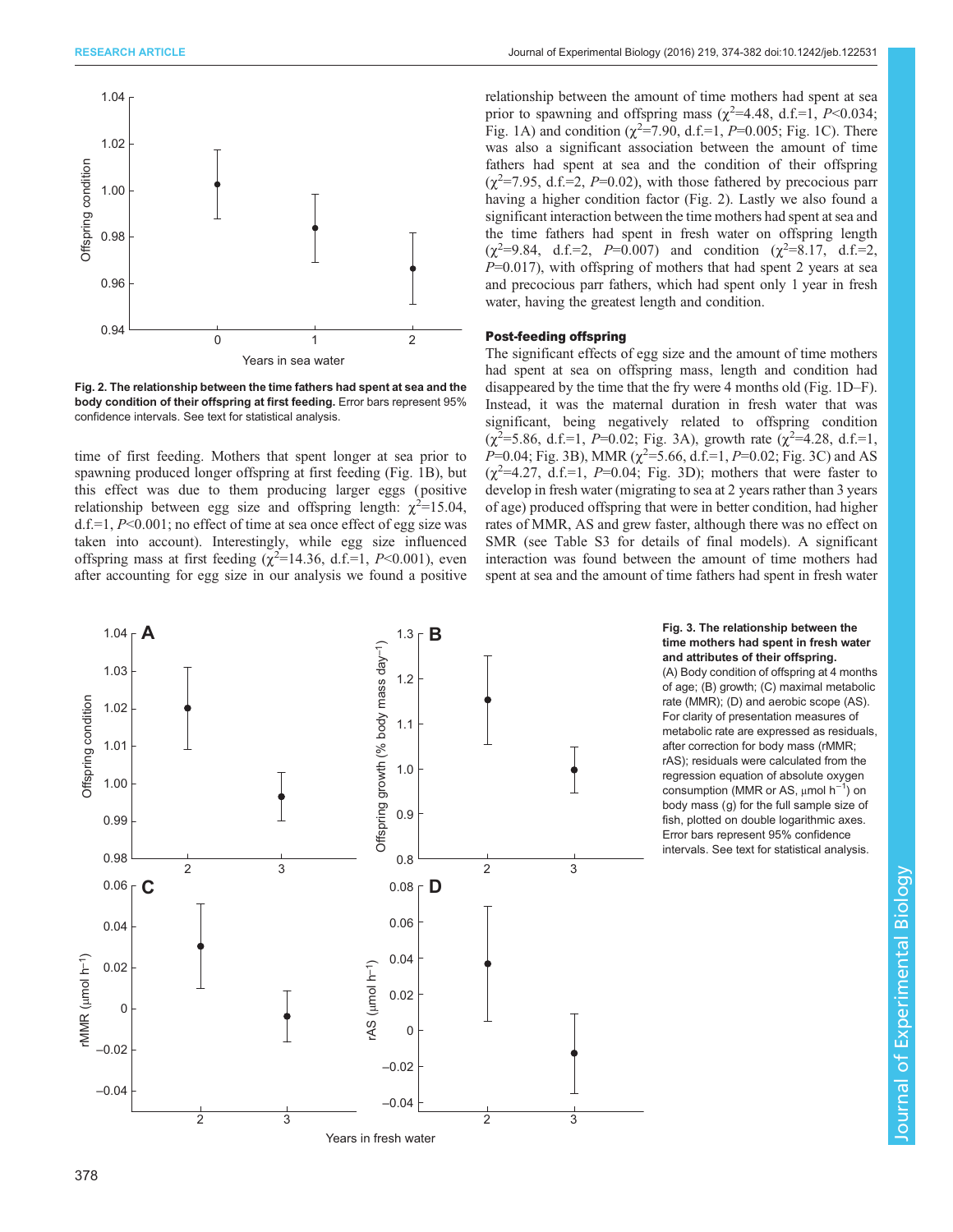

Fig. 4. The relationship between the time mothers had spent at sea, fathers had spent in fresh water and the growth rate of their fry at 4 months of age. Mothers: 1 or 2 years at sea. Fathers: open circles and continuous line denote 1 year in fresh water; open squares and interrupted line denote 2 years in fresh water; open triangles and interrupted line denote 3 years in fresh water. Error bars represent 95% confidence intervals. See text for statistical analysis.

on offspring growth  $(\chi^2=6.78, d.f.=2, P=0.034)$ , with offspring of mothers that had spent 1 year at sea and precocious parr fathers that had spent only 1 year in fresh water having the fastest growth (Fig. 4; note that the only males that spent a single year in fresh water prior to maturation were precocious parr). Furthermore, in addition to the significant main effect of maternal time in fresh water there was a significant interaction between the amount of time the two parents had spent at sea on offspring SMR  $(\chi^2=8.93, d.f.=2,$  $P=0.01$ ), with offspring from the slowest developing parents at sea (2 years) having the highest SMR (Fig. 5). Lastly, in addition to the significant main effect of maternal time in fresh water on offspring MMR there was a significant interaction with the time spent by the



Fig. 5. The relationship between the time spent at sea by mothers and fathers and the standard metabolic rate of their offspring at 4 months of age. Mothers: 1 or 2 years at sea. Fathers: filled circles and continuous line denote 1 year at sea; filled squares and interrupted line denote 2 years at sea; filled triangles and interrupted line denote 3 years at sea. For clarity of presentation measures of metabolic rate are expressed as residuals, after correction for body mass (rSMR), as in [Fig. 3.](#page-4-0) Error bars represent 95% confidence intervals. See text for statistical analysis.



Fig. 6. The relationship between the time spent in fresh water by mothers and fathers and the maximum metabolic rate of their offspring at 4 months of age. Mothers: 2 or 3 years in fresh water. Fathers: open circles and continuous line denote 1 year in fresh water; open squares and interrupted line denote 2 years in fresh water; open triangles and interrupted line denote 3 years in fresh water. For clarity of presentation measures of metabolic rate are expressed as residuals, after correction for body mass (rMMR), as in [Fig. 3.](#page-4-0) Error bars represent 95% confidence intervals. See text for statistical analysis.

father  $(\chi^2=7.30, d.f.=2, P=0.03)$ , with offspring from the fastest developing parents in fresh water having the highest MMR (Fig. 6).

## **DISCUSSION**

Our study demonstrated that the life history strategy of the mother, and to a lesser extent of the father, was significantly associated with a range of offspring traits. The mother's life history was found to be significant throughout early offspring development, with the duration of time spent by the mother in both fresh water and salt water being associated with offspring traits related to early growth and metabolism. Mothers that had spent longer at sea (2 years versus 1 year) were larger, produced larger eggs and offspring that were heavier and in better condition at the time of first feeding, even after accounting for the effect of egg mass. These effects are likely to be mediated through the provisioning of the egg, since up until this point in development the embryo has been dependent on egg reserves. Because mothers that spend longer at sea are generally larger [ probably due to the higher productivity in marine environments compared with adjacent freshwater environments [\(Gross et al., 1988\)](#page-7-0)], the egg size effect was not surprising given that larger female Atlantic salmon tend to produce larger offspring [\(Burton et al., 2013b](#page-7-0)). Similar effects of maternal state on egg investment are found in other taxa, for example the migratory duration and condition of female snow geese Chen caerulescens atlantica (Linneaus) can influence the clutch size of eggs [\(Bêty](#page-7-0) [et al., 2003](#page-7-0)). The relationships in the present study between egg mass, maternal marine life history and offspring traits had disappeared by the time the fry were 4 months old, a finding consistent with the idea that they were mediated through egg provisioning, and which may suggest that they were largely maternal effects [note that [Donelson et al. \(2009\)](#page-7-0) found that maternal effects on juvenile size in the spiny chromis damsel fish Acanthochromis polyacanthus (Bleeker) were evident up to 29 days post-hatching, but had disappeared by 50 days].

Much of the work investigating parental effects has focused on understanding how a mother's state around the time of reproduction can affect the phenotype of her offspring [\(Bernardo, 1996](#page-7-0)). The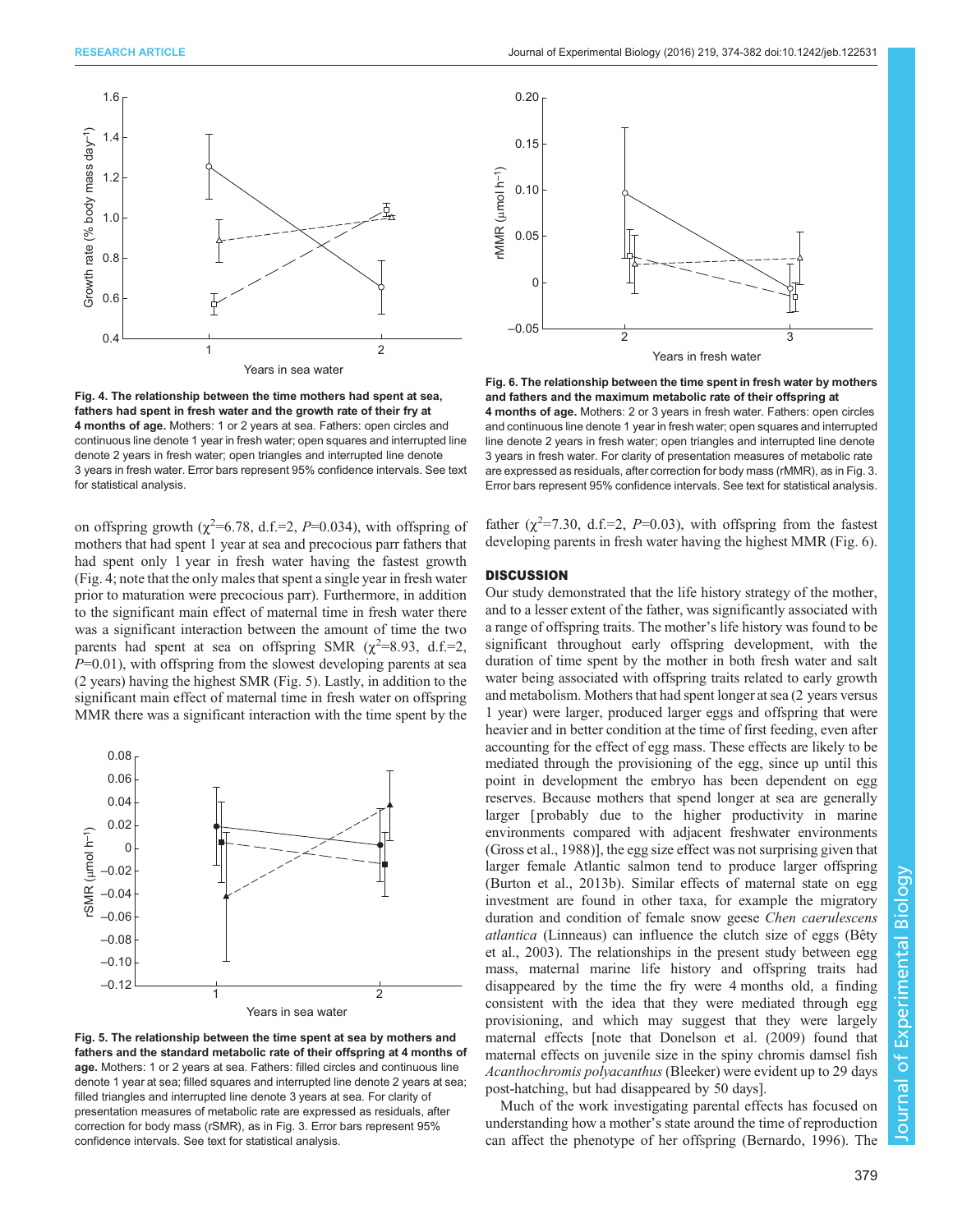most obvious non-genetic way that mothers providing no parental care can affect offspring traits is through egg or embryo provisioning, but this is not simply in terms of the overall amount of nutrients. It is noteworthy that even after accounting for the effect of egg size in our study, there was still a positive relationship between the amount of time mothers had spent at sea prior to spawning and the mass and condition of their offspring. This indicates that these effects on early development were driven by more than just variation in the size of egg produced: females with different life histories were also potentially altering the composition of their eggs. Although not measured in this study, there can be variation in specific modifiers such as maternal hormones that are deposited in the eggs, so influencing factors such as offspring metabolism. [Rossignol et al. \(2010\)](#page-7-0) and [Régnier et al. \(2012\)](#page-7-0) found that the routine metabolic rate of Atlantic salmon fry and the SMR of brown trout Salmo trutta (Linnaeus) embryos respectively decreased with increasing egg size (an indicator of general nutrient investment), while [Sloman \(2010\)](#page-8-0) showed that SMR in brown trout fry could be affected by maternal cortisol deposited in the egg. Even the position of the egg within the ovary can influence metabolic and growth traits in the resulting offspring [\(Burton et al., 2013a\)](#page-7-0).

However, while it is likely that maternal state in the time leading up to egg production influenced early offspring traits, it is not possible to rule out the influence of genetic effects. Indeed, the fact that offspring fathered by precocious parr had a higher body condition at the time of first feeding indicates that genetic effects can also play a role in egg resource utilization, since fathers play no role in egg provisioning. There is evidence from other studies that life history variation in salmon is partially under genetic control [\(Páez et al., 2010](#page-7-0), [2011a](#page-7-0),[b\)](#page-7-0), but it is also known that the early performance of the fish is influenced by non-genetic ( parental and environmental) factors [\(Dodson et al., 2013\)](#page-7-0), so further research is needed to partition these contributions to early offspring traits.

There is a growing body of literature that suggests that nongenetic influences on offspring phenotype may also arise as a consequence of the conditions that parents of both sexes experienced in their own early life ([Taborsky, 2006](#page-8-0); [Burton et al.,](#page-7-0) [2013b; Burton and Metcalfe, 2014\)](#page-7-0). In this study we found that offspring traits were related to the early life, as well as the prereproductive period of the parents. Indeed, the relative importance of the parents' early and later life in predicting offspring traits shifted as the offspring became older. The time spent by the mother at sea prior to reproduction was more important in predicting features of offspring early development (e.g. egg mass, mass and condition at first feeding), whereas by the time that the fry had been feeding on exogenous food for 4 months, the early life history of the mother in fresh water was a better predictor of offspring traits. Thus mothers that were faster to develop in fresh water (migrating to sea at 2 years rather than 3 years of age) produced offspring that had higher maximal metabolic rates and aerobic scopes and that grew faster; some fry traits were also affected (but to a lesser extent) by an interaction between maternal life history and the early life history of the father (i.e. time spent in fresh water).

Given that the age of seaward migration in salmonids is principally determined by growth rate, whereby fast-growing juveniles tend to migrate to sea at a younger age than slowergrowing counterparts ([Metcalfe and Thorpe, 1990](#page-7-0)), and given the role of metabolism in shaping growth potential, our data suggest that offspring of mothers that spent the minimal period in fresh water may themselves be more likely to migrate at a young age, provided that they experience an environment favourable for growth. While we cannot exclude the possibility that these are additive genetic effects, the fact that the measured offspring traits were more related to maternal than paternal life histories suggests that parental effects were more important. There is experimental evidence of a significant non-genetic component to migration age in salmon [\(Metcalfe, 1998\)](#page-7-0) and so it is possible that mothers may be producing offspring that have traits that suit the environment the mothers themselves experienced when young, so that they are tailoring the life history trajectory of their offspring ([Jonsson and Jonsson,](#page-7-0) [2014\)](#page-7-0).

There were some significant associations with the father's reproductive strategy. Males of many species display alternative mating tactics [\(Brockmann, 2001; Dodson et al., 2013](#page-7-0)). Two of the most common tactics include the territorial tactic (which would naturally be adopted by 1SW and 2SW male Atlantic salmon), whereby a male defends and monopolizes a single female against other males, and the non-territorial/sneaker tactic (adopted by precocious parr) whereby a male (generally considerably smaller in size) steals fertilizations away from the territorial male by darting in and out of the nest area at the time of egg release ([Garant et al., 2002](#page-7-0); [Neff, 2004\)](#page-7-0). While both male reproductive tactics can be successful there remains a paucity of studies examining the relationship between a male's reproductive tactic and the viability and performance of his offspring. However, there is some evidence that females may derive considerable benefits from mating with non-territorial males, despite their apparently lower social status. For example, studies done on Atlantic salmon ([Garant et al., 2002\)](#page-7-0) and Bluegill sunfish Lepomis macrochirus Rafinesue ([Neff, 2004\)](#page-7-0) found significantly higher growth rates and swim performance in offspring fathered by sneaker males, consistent with the higher condition, growth and MMR of offspring fathered by precocious parr males in our study (although the higher growth and MMR found in our study was also related to the life history of the female). However, whether mating with a non-territorial or sneaker male results in higher fitness overall for the mother is still unclear, since there are many components that will determine the viability and reproductive success of her offspring [similar uncertainty over their adaptive value surrounds the analogous situation of extra-pair offspring in species that form pair bonds, despite the intensity of research on that topic [\(Forstmeier et al., 2014; Hsu et al., 2014](#page-7-0) and references therein)]. Moreover, the mechanism through which a male's reproductive tactic is associated with offspring traits and performance is unclear, since it could be through additive genetic or epigenetic means.

In conclusion, this study demonstrates that the duration of key stages in the early and later life of the mother (and to a lesser extent the father) are significant predictors of a range of performancerelated metabolic and growth-related traits of their offspring. The durations of these life history stages are partly determined by environmental conditions, with each life stage taking longer in a poorer quality of environment. While the mechanisms underlying these parent–offspring relationships are not yet known, it is possible that parents may optimize offspring traits to suit the quality of environment they themselves experienced as a juvenile, so that they potentially have the capacity to influence the life history trajectory of their offspring.

#### Acknowledgements

We thank Tim Burton and staff from the Cromarty Firth Fisheries Trust for assistance in setting up the experimental crosses, Graham Law, Josie Orledge and Natalie Sinclair for help with fish husbandry and measuring, and two referees for helpful comments that shaped the interpretation of the results and improved the clarity of the manuscript.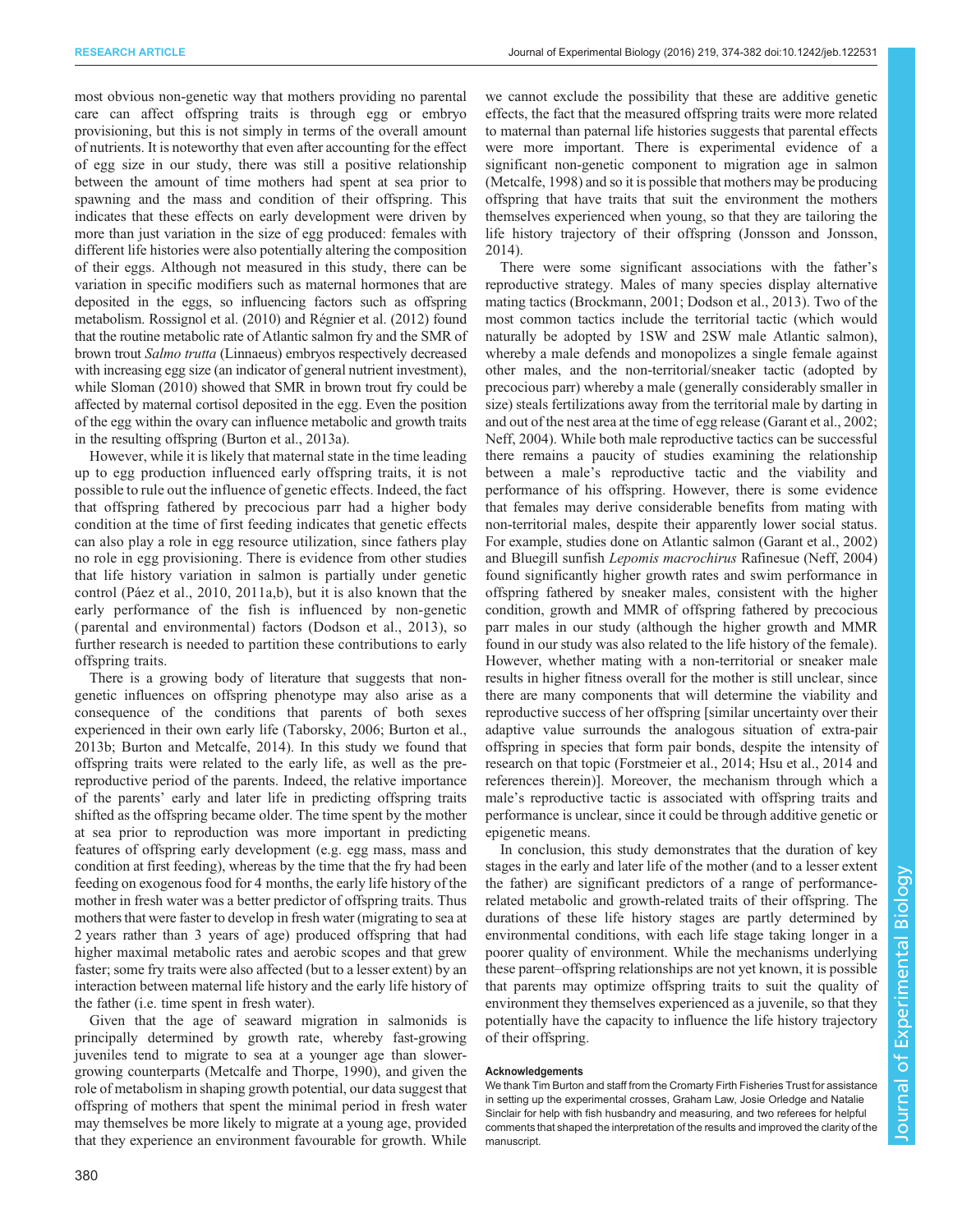#### <span id="page-7-0"></span>Competing interests

The authors declare no competing or financial interests.

#### Author contributions

T.E.V.L., N.B.M. and C.E.A. conceived the study; D.M., S.M. and D.C.S. collected the broodstock and carried out the crosses; T.E.V.L. undertook the experiments, analyzed the data and drafted the manuscript; N.B.M., C.E.A. and D.M. contributed to manuscript revisions.

#### Funding

T.E.V.L. was funded by the European Union INTERREG IVA Programme project 2859 'IBIS' and a Natural Sciences and Engineering Council of Canada (NSERC) PGS-D3 grant, N.B.M. was funded by European Research Council Advanced Grant 322784 and Natural Environment Research Council (NERC) grant NE/N002865/1, and D.M.L. by NERC PhD studentship NE/K501098/1.

#### Supplementary information

Supplementary information available online at <http://jeb.biologists.org/lookup/suppl/doi:10.1242/jeb.122531/-/DC1>

#### References

- Ab Ghani, N. I., Herczeg, G. and Merilä, J. (2012). Body size divergence in nine[spined sticklebacks: disentangling additive genetic and maternal effects.](http://dx.doi.org/10.1111/j.1095-8312.2012.01956.x) [Biol. J. Linn. Soc.](http://dx.doi.org/10.1111/j.1095-8312.2012.01956.x) 107, 521-528.
- Álvarez, D. and Nicieza, A. G. [\(2005\). Is metabolic rate a reliable predictor of growth](http://dx.doi.org/10.1139/f04-223) [and survival of brown trout \(](http://dx.doi.org/10.1139/f04-223)Salmo trutta) in the wild? Can. J. Fish. Aquat. Sci. 62, [643-649.](http://dx.doi.org/10.1139/f04-223)
- Aubin Horth, N. and Dodson, J. J. [\(2004\). Influence of individual body size and](http://dx.doi.org/10.1111/j.0014-3820.2004.tb01580.x) [variable thresholds on the incidence of a sneaker male reproductive tactic in](http://dx.doi.org/10.1111/j.0014-3820.2004.tb01580.x) [Atlantic salmon.](http://dx.doi.org/10.1111/j.0014-3820.2004.tb01580.x) Evolution 58, 136-144.
- Bates, D., Maechler, M., Bolker, B. (2011). lme4: Linear mixed-effects models using S4 classes. R package. Accessed<https://cran.r-project.org/web/packages/lme4/>. Bernardo, J. [\(1996\). Maternal effects in animal ecology.](http://dx.doi.org/10.1093/icb/36.2.83) Am. Zool. 36, 83-105.
- [Bêty, J., Gauthier, G. and Giroux, J.-F.](http://dx.doi.org/10.1086/375680) (2003). Body condition, migration, and [timing of reproduction in snow geese: a test of the condition-dependent model of](http://dx.doi.org/10.1086/375680) [optimal clutch size.](http://dx.doi.org/10.1086/375680) Am. Nat. 162, 110-121.
- [Blount, J. D., Surai, P. F., Nager, R. G., Houston, D. C., Møller, A. P., Trewby,](http://dx.doi.org/10.1098/rspb.2001.1840) M. L. and Kennedy, M. W. [\(2002\). Carotenoids and egg quality in the lesser](http://dx.doi.org/10.1098/rspb.2001.1840) black-backed gull Larus fuscus[: a supplemental feeding study of maternal effects.](http://dx.doi.org/10.1098/rspb.2001.1840) [Proc. R. Soc. B. Biol. Sci.](http://dx.doi.org/10.1098/rspb.2001.1840) 269, 29-36.
- Brockmann, H. J. [\(2001\). The evolution of alternative strategies and tactics.](http://dx.doi.org/10.1016/S0065-3454(01)80004-8) Adv. [Stud. Behav.](http://dx.doi.org/10.1016/S0065-3454(01)80004-8) 30, 1-51.
- Burton, T. and Metcalfe, N. B. [\(2014\). Can environmental conditions experienced](http://dx.doi.org/10.1098/rspb.2014.0311) [in early life influence future generations?](http://dx.doi.org/10.1098/rspb.2014.0311) Proc. R. Soc. B Biol. Sci. 281, 20140311.
- [Burton, T., Hoogenboom, M. O., Armstrong, J. D., Groothuis, T. G. G. and](http://dx.doi.org/10.1111/j.1365-2435.2011.01897.x) Metcalfe, N. B. [\(2011\). Egg hormones in a highly fecund vertebrate: do they](http://dx.doi.org/10.1111/j.1365-2435.2011.01897.x) [influence offspring social structure in competitive conditions?](http://dx.doi.org/10.1111/j.1365-2435.2011.01897.x) Funct. Ecol. 25, [1379-1388.](http://dx.doi.org/10.1111/j.1365-2435.2011.01897.x)
- Burton, T., Hoogenboom, M. O., Beevers, N. D., Armstrong, J. D. and Metcalfe, N. B. (2013a). Among-sibling differences in the phenotypes of juvenile fish depend on their location within the egg mass and maternal dominance rank. Proc. R. Soc. Lond. B 280, 1751.
- [Burton, T., McKelvey, S., Stewart, D. C., Armstrong, J. D. and Metcalfe, N. B.](http://dx.doi.org/10.1890/12-0462.1) [\(2013b\). Early maternal experience shapes offspring performance in the wild.](http://dx.doi.org/10.1890/12-0462.1) Ecology 94[, 618-626.](http://dx.doi.org/10.1890/12-0462.1)
- Chapman, B. B., Brö[nmark, C., Nilsson, J.-Å. and Hansson, L.-A.](http://dx.doi.org/10.1111/j.1600-0706.2011.20131.x) (2011). The [ecology and evolution of partial migration.](http://dx.doi.org/10.1111/j.1600-0706.2011.20131.x) Oikos 120, 1764-1775.
- [Clark, T. D., Jeffries, K. M., Hinch, S. G. and Farrell, A. P.](http://dx.doi.org/10.1242/jeb.060517) (2011). Exceptional [aerobic scope and cardiovascular performance of pink salmon \(](http://dx.doi.org/10.1242/jeb.060517)Oncorhynchus gorbuscha[\) may underlie resilience in a warming climate.](http://dx.doi.org/10.1242/jeb.060517) J. Exp. Biol. 214, [3074-3081.](http://dx.doi.org/10.1242/jeb.060517)
- [Cutts, C. J., Metcalfe, N. B. and Taylor, A. C.](http://dx.doi.org/10.1046/j.0269-8463.2001.00603.x) (2002). Juvenile Atlantic Salmon (Salmo salar[\) with relatively high standard metabolic rates have small metabolic](http://dx.doi.org/10.1046/j.0269-8463.2001.00603.x) scopes. [Funct. Ecol.](http://dx.doi.org/10.1046/j.0269-8463.2001.00603.x) 16, 73-78.
- Dodson, J. J., Aubin-Horth, N., Thériault, V. and Páez, D. J. (2013). The [evolutionary ecology of alternative migratory tactics in salmonid fishes.](http://dx.doi.org/10.1111/brv.12019) Biol. Rev. 88[, 602-625.](http://dx.doi.org/10.1111/brv.12019)
- [Donelson, J. M., Munday, P. L. and McCormick, M. I.](http://dx.doi.org/10.1098/rsbl.2008.0642) (2009). Parental effects on [offspring life histories: when are they important?](http://dx.doi.org/10.1098/rsbl.2008.0642) Biol. Lett. 5, 262-265.
- Ege, R. and Krogh, A. [\(1914\). On the relation between the temperature and the](http://dx.doi.org/10.1002/iroh.19140070105) respiratory exchange in fishes. [Int. Rev. Gesamten Hydrobiol. Hydrogr.](http://dx.doi.org/10.1002/iroh.19140070105) 7, 48-55.
- Einum, S. and Fleming, I. A. [\(2000\). Highly fecund mothers sacrifice offspring](http://dx.doi.org/10.1038/35014600) [survival to maximize fitness.](http://dx.doi.org/10.1038/35014600) Nature 405, 565-567.
- [Eliason, E. J., Clark, T. D., Hague, M. J., Hanson, L. M., Gallagher, Z. S., Jeffries,](http://dx.doi.org/10.1126/science.1199158) [K. M., Gale, M. K., Patterson, D. A., Hinch, S. G. and Farrell, A. P.](http://dx.doi.org/10.1126/science.1199158) (2011). [Differences in thermal tolerance among Sockeye salmon populations.](http://dx.doi.org/10.1126/science.1199158) Science 332[, 109-112.](http://dx.doi.org/10.1126/science.1199158)
- [Finstad, A. G., Forseth, T., Ugedal, O. and Næsje, T. F.](http://dx.doi.org/10.1111/j.1365-2435.2007.01291.x) (2007). Metabolic rate, [behaviour and winter performance in juvenile Atlantic salmon.](http://dx.doi.org/10.1111/j.1365-2435.2007.01291.x) Func. Ecol. 21, [905-912.](http://dx.doi.org/10.1111/j.1365-2435.2007.01291.x)
- Fleming, I. A. [\(1996\). Reproductive strategies of Atlantic salmon: ecology and](http://dx.doi.org/10.1007/BF00164323) evolution. [Rev. Fish Biol. Fisher.](http://dx.doi.org/10.1007/BF00164323) 6, 379-416.
- [Forseth, T., Næsje, T. F., Jonsson, B. and Harsaker, K.](http://dx.doi.org/10.1046/j.1365-2656.1999.00329.x) (1999). Juvenile migration [in brown trout: a consequence of energetic state.](http://dx.doi.org/10.1046/j.1365-2656.1999.00329.x) J. Anim. Ecol. 68, 783-793.
- [Forstmeier, W., Nakagawa, S., Griffith, S. C. and Kempenaers, B.](http://dx.doi.org/10.1016/j.tree.2014.05.005) (2014). Female [extra-pair mating: adaptation or genetic constraint?](http://dx.doi.org/10.1016/j.tree.2014.05.005) Trends Ecol. Evol. 29, [456-464.](http://dx.doi.org/10.1016/j.tree.2014.05.005)
- Froese, R. [\(2006\). Cube law, condition factor and weight-length relationships:](http://dx.doi.org/10.1111/j.1439-0426.2006.00805.x) [history, meta-analysis and recommendations.](http://dx.doi.org/10.1111/j.1439-0426.2006.00805.x) J. Appl. Ichthyol. 22, 241-253.
- Fry, F. E. J. [\(1957\). The Aquatic respiration of fish.](http://dx.doi.org/10.1016/B978-1-4832-2817-4.50006-8) Physiol. Fishes 1, 1-63.
- Fry, F. E. J. (1971). The effect of environmental factors on the physiology of fish. In Fish Physiology, Vol. 6 (ed. W. S. Hoar and D. J. Randall), pp. 1-98. New York, NY: Academic Press.
- Garant, D., Fontaine, P.-M., Good, S. P., Dodson, J. J. and Bernatchez, L. (2002). Influence of male parental identity on growth and survival of offspring in Atlantic salmon (Salmo salar). Evol. Ecol. Res. 4, 537-549.
- [Gross, M. R., Coleman, R. M. and McDowall, R. M.](http://dx.doi.org/10.1126/science.239.4845.1291) (1988). Aquatic productivity [and the evolution of diadromous fish migration.](http://dx.doi.org/10.1126/science.239.4845.1291) Science 239, 1291-1293.
- [Hsu, Y.-H., Schroeder, J., Winney, I., Burke, T. and Nakagawa, S.](http://dx.doi.org/10.1111/evo.12475) (2014). Costly [infidelity: Low lifetime fitness of extra-pair offspring in a passerine bird.](http://dx.doi.org/10.1111/evo.12475) Evolution 68[, 2873-2884.](http://dx.doi.org/10.1111/evo.12475)
- Jonsson, B. and Jonsson, N. [\(2014\). Early environment influences later](http://dx.doi.org/10.1111/jfb.12432) [performance in fishes.](http://dx.doi.org/10.1111/jfb.12432) J. Fish Biol. 85, 151-188.
- [Killen, S. S., Atkinson, D. and Glazier, D. S.](http://dx.doi.org/10.1111/j.1461-0248.2009.01415.x) (2010). The intraspecific scaling of [metabolic rate with body mass in fishes depends on lifestyle and temperature.](http://dx.doi.org/10.1111/j.1461-0248.2009.01415.x) Ecol. Lett. 13[, 184-193.](http://dx.doi.org/10.1111/j.1461-0248.2009.01415.x)
- [Killen, S. S., Marras, S., Steffensen, J. F. and McKenzie, D. J.](http://dx.doi.org/10.1098/rspb.2011.1006) (2012). Aerobic [capacity influences the spatial position of individuals within fish schools.](http://dx.doi.org/10.1098/rspb.2011.1006) [Proc. R. Soc. B Biol. Sci.](http://dx.doi.org/10.1098/rspb.2011.1006) 279, 357-364.
- Laugen, A. T., Laurila, A. and Merilä, J. [\(2002\). Maternal and genetic contributions](http://dx.doi.org/10.1111/j.1095-8312.2002.tb01714.x) [to geographical variation in](http://dx.doi.org/10.1111/j.1095-8312.2002.tb01714.x) Rana temporaria larval life-history traits. Biol. J. Linn. Soc. 76[, 61-70.](http://dx.doi.org/10.1111/j.1095-8312.2002.tb01714.x)
- Mehner, T. and Kasprzak, P. [\(2011\). Partial diel vertical migrations in pelagic fish.](http://dx.doi.org/10.1111/j.1365-2656.2011.01823.x) [J. Anim. Ecol.](http://dx.doi.org/10.1111/j.1365-2656.2011.01823.x) 80, 761-770.
- Metcalfe, N. B. [\(1998\). The interaction between behavior and physiology in](http://dx.doi.org/10.1139/d98-005) [determining life history patterns in Atlantic salmon \(](http://dx.doi.org/10.1139/d98-005)Salmo salar). Can. J. Fish. [Aquat. Sci.](http://dx.doi.org/10.1139/d98-005) 55, 93-103.
- Metcalfe, N. B. and Thorpe, J. E. [\(1990\). Determinants of geographical variation in](http://dx.doi.org/10.2307/5163) [the age of seaward-migrating salmon,](http://dx.doi.org/10.2307/5163) Salmo salar. J. Anim. Ecol. 59, 135-145.
- [Metcalfe, N. B., Taylor, A. C. and Thorpe, J. E.](http://dx.doi.org/10.1006/anbe.1995.0056) (1995). Metabolic rate, social status [and life-history strategies in Atlantic salmon.](http://dx.doi.org/10.1006/anbe.1995.0056) Anim. Behav. 49, 431-436.
- Monaghan, P. [\(2008\). Early growth conditions, phenotypic development and](http://dx.doi.org/10.1098/rstb.2007.0011) environmental change. [Philos. Trans. R. Soc. B Biol. Sci.](http://dx.doi.org/10.1098/rstb.2007.0011) 363, 1635-1645.
- Mousseau, T. A. and Fox, C. W. (1998). Maternal Effects as Adaptations. New York: Oxford University Press.
- Neff, B. D. [\(2004\). Increased performance of offspring sired by parasitic males in](http://dx.doi.org/10.1093/beheco/arh016) [bluegill sunfish.](http://dx.doi.org/10.1093/beheco/arh016) Behav. Ecol. 15, 327-331.
- Norin, T. (2014). Intraspecific variation in metabolic rates of fishes: causes, consequences and consistency. PhD thesis, Aarhus University, Denmark.
- Pá[ez, D. J., Morrissey, M., Bernatchez, L. and Dodson, J. J.](http://dx.doi.org/10.1111/j.1420-9101.2010.01941.x) (2010). The genetic [basis of early-life morphological traits and their relation to alternative male](http://dx.doi.org/10.1111/j.1420-9101.2010.01941.x) [reproductive tactics in Atlantic salmon.](http://dx.doi.org/10.1111/j.1420-9101.2010.01941.x) J. Evol. Biol. 23, 757-768.
- Pá[ez, D. J., Brisson-Bonenfant, C., Rossignol, O., Guderley, H. E., Bernatchez,](http://dx.doi.org/10.1111/j.1420-9101.2010.02159.x) L. and Dodson, J. J. [\(2011a\). Alternative developmental pathways and the](http://dx.doi.org/10.1111/j.1420-9101.2010.02159.x) [propensity to migrate: a case study in the Atlantic salmon.](http://dx.doi.org/10.1111/j.1420-9101.2010.02159.x) J. Evol. Biol. 24, [245-255.](http://dx.doi.org/10.1111/j.1420-9101.2010.02159.x)
- Pá[ez, D. J., Bernatchez, L. and Dodson, J. J.](http://dx.doi.org/10.1098/rspb.2010.2045) (2011b). Alternative life histories in [the Atlantic salmon: genetic covariances within the sneaker sexual tactic in males.](http://dx.doi.org/10.1098/rspb.2010.2045) [Proc. R. Soc. B Biol. Sci.](http://dx.doi.org/10.1098/rspb.2010.2045) 278, 2150-2158.
- Ré[gnier, T., Bolliet, V., Gaudin, P. and Labonne, J.](http://dx.doi.org/10.1002/jez.1728) (2012). Female effects on [offspring energetic status and consequences on early development in yolk](http://dx.doi.org/10.1002/jez.1728) feeding Brown trout (Salmo trutta). [J. Exp. Zool. A Ecol. Genet. Physiol.](http://dx.doi.org/10.1002/jez.1728) 317, [347-358.](http://dx.doi.org/10.1002/jez.1728)
- [Reidy, S. P., Nelson, J. A., Tang, Y. and Kerr, S. R.](http://dx.doi.org/10.1111/j.1095-8649.1995.tb01907.x) (1995). Post-exercise [metabolic rate in Atlantic cod and its dependence upon the method of exhaustion.](http://dx.doi.org/10.1111/j.1095-8649.1995.tb01907.x) [J. Fish Biol.](http://dx.doi.org/10.1111/j.1095-8649.1995.tb01907.x) 47, 377-386.
- Ricker, W. E. (1975). Computation and interpretation of biological statistics of fish populations. Bull. Fish. Res. Board Can. 191, 1-382.
- Roff, D. A. (2002). Life History Evolution. Sunderland: Sinauer Associates.
- [Rosenfeld, J., Van Leeuwen, T., Richards, J. and Allen, D.](http://dx.doi.org/10.1111/1365-2656.12260) (2015). Relationship [between growth and standard metabolic rate: measurement artefacts and](http://dx.doi.org/10.1111/1365-2656.12260) [implications for habitat use and life-history adaptation in salmonids.](http://dx.doi.org/10.1111/1365-2656.12260) J. Anim. Ecol. 84[, 4-20.](http://dx.doi.org/10.1111/1365-2656.12260)
- [Rossignol, O., Dodson, J. J., Marquilly, C. and Guderley, H.](http://dx.doi.org/10.1086/649561) (2010). Do local [adaptation and the reproductive tactic of Atlantic salmon \(](http://dx.doi.org/10.1086/649561)Salmo salar L.) affect [offspring metabolic capacities?](http://dx.doi.org/10.1086/649561) Physiol. Biochem. Zool. 83, 424-434.